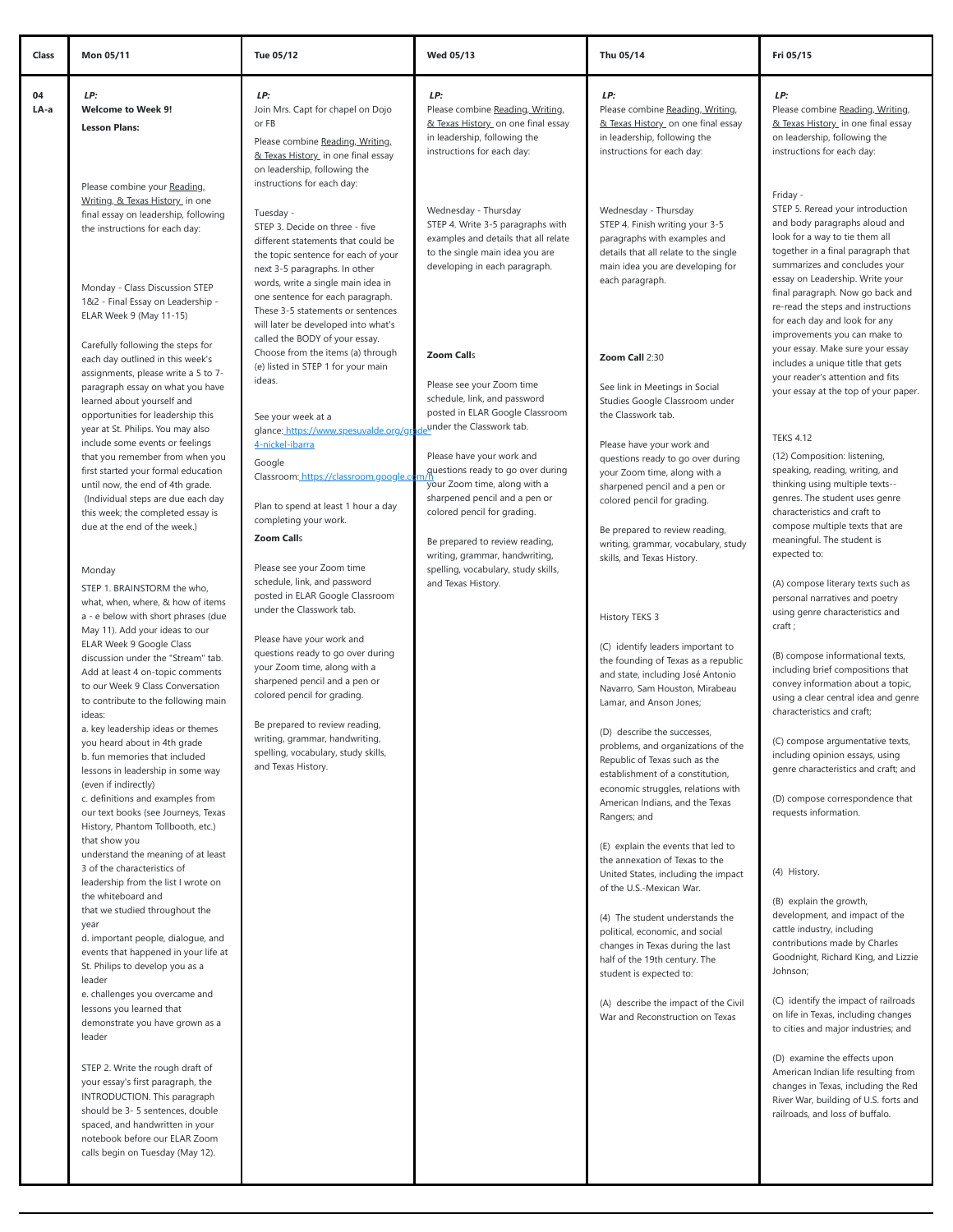| Class            | Mon 05/11                                                                                                                                                                                                                                                                                                                                                                                                                                                                                                                                                                                                                                                                                                                                                                                                                                                                                                                                                                                                                                                                                                                                                                                                                                                                                                                                                                                                  | Tue 05/12                                                                                                                                                                                                                                                                                                                                                                                                                                                                                                                                                                                                                                                                                                                                                                                                                                                                                                                                                                                                                                                                                                                                                                                                                                                                                                                                                                                                  | <b>Wed 05/13</b>                                                                                                                                                                                                                                                                                                                                                                                                                                                                                                                                                                                                                                                                                                                                                                                                                                                                                                                                                                                                                                                                                                                                                                                                                                                                                                                                                                                           | Thu 05/14                                                                                                                                                                                                                                                                                                                                                                                                                                                                                                                                                                                                                                                                                                                                                                                                                                                                                                                                                                                                                                                                                                                                                                                                                                                                                                                                                                                                  | Fri 05/15                                                                                                                                                                                                                                                                                                                                                                                                                                                                                                                                                                                                                                                                                                                                                                                                                                                                                                                                                                                                                                                                                                                                                                                                                                                                                                                                                                                                    |
|------------------|------------------------------------------------------------------------------------------------------------------------------------------------------------------------------------------------------------------------------------------------------------------------------------------------------------------------------------------------------------------------------------------------------------------------------------------------------------------------------------------------------------------------------------------------------------------------------------------------------------------------------------------------------------------------------------------------------------------------------------------------------------------------------------------------------------------------------------------------------------------------------------------------------------------------------------------------------------------------------------------------------------------------------------------------------------------------------------------------------------------------------------------------------------------------------------------------------------------------------------------------------------------------------------------------------------------------------------------------------------------------------------------------------------|------------------------------------------------------------------------------------------------------------------------------------------------------------------------------------------------------------------------------------------------------------------------------------------------------------------------------------------------------------------------------------------------------------------------------------------------------------------------------------------------------------------------------------------------------------------------------------------------------------------------------------------------------------------------------------------------------------------------------------------------------------------------------------------------------------------------------------------------------------------------------------------------------------------------------------------------------------------------------------------------------------------------------------------------------------------------------------------------------------------------------------------------------------------------------------------------------------------------------------------------------------------------------------------------------------------------------------------------------------------------------------------------------------|------------------------------------------------------------------------------------------------------------------------------------------------------------------------------------------------------------------------------------------------------------------------------------------------------------------------------------------------------------------------------------------------------------------------------------------------------------------------------------------------------------------------------------------------------------------------------------------------------------------------------------------------------------------------------------------------------------------------------------------------------------------------------------------------------------------------------------------------------------------------------------------------------------------------------------------------------------------------------------------------------------------------------------------------------------------------------------------------------------------------------------------------------------------------------------------------------------------------------------------------------------------------------------------------------------------------------------------------------------------------------------------------------------|------------------------------------------------------------------------------------------------------------------------------------------------------------------------------------------------------------------------------------------------------------------------------------------------------------------------------------------------------------------------------------------------------------------------------------------------------------------------------------------------------------------------------------------------------------------------------------------------------------------------------------------------------------------------------------------------------------------------------------------------------------------------------------------------------------------------------------------------------------------------------------------------------------------------------------------------------------------------------------------------------------------------------------------------------------------------------------------------------------------------------------------------------------------------------------------------------------------------------------------------------------------------------------------------------------------------------------------------------------------------------------------------------------|--------------------------------------------------------------------------------------------------------------------------------------------------------------------------------------------------------------------------------------------------------------------------------------------------------------------------------------------------------------------------------------------------------------------------------------------------------------------------------------------------------------------------------------------------------------------------------------------------------------------------------------------------------------------------------------------------------------------------------------------------------------------------------------------------------------------------------------------------------------------------------------------------------------------------------------------------------------------------------------------------------------------------------------------------------------------------------------------------------------------------------------------------------------------------------------------------------------------------------------------------------------------------------------------------------------------------------------------------------------------------------------------------------------|
| 04<br>MATH-<br>a | LP:<br>Objective: Module 6, Lesson 14:<br>Solve word problems involving the<br>addition of measurements<br>in decimal form.                                                                                                                                                                                                                                                                                                                                                                                                                                                                                                                                                                                                                                                                                                                                                                                                                                                                                                                                                                                                                                                                                                                                                                                                                                                                                | LP:<br>Objective: Module 6, Lesson 15:<br>Express money amounts given in<br>various forms as decimal<br>numbers.                                                                                                                                                                                                                                                                                                                                                                                                                                                                                                                                                                                                                                                                                                                                                                                                                                                                                                                                                                                                                                                                                                                                                                                                                                                                                           | LP:<br>Objective: Module 6, Lesson 16:<br>Solve word problems involving<br>money.<br>Google Classroom                                                                                                                                                                                                                                                                                                                                                                                                                                                                                                                                                                                                                                                                                                                                                                                                                                                                                                                                                                                                                                                                                                                                                                                                                                                                                                      | LP:<br>Objective: Module 6, End-of-<br>Module Assessment<br>Google Classroom<br>Link: https://classroom.google.com/u/                                                                                                                                                                                                                                                                                                                                                                                                                                                                                                                                                                                                                                                                                                                                                                                                                                                                                                                                                                                                                                                                                                                                                                                                                                                                                      | LP:<br>Objective: Module 6, End-of-<br>Module Assessment<br>Google Classroom<br>c/bink/Nathys.yDdfassiTola/a/dobble.kEE0Nu                                                                                                                                                                                                                                                                                                                                                                                                                                                                                                                                                                                                                                                                                                                                                                                                                                                                                                                                                                                                                                                                                                                                                                                                                                                                                   |
|                  | Google Classroom<br>Link: https://classroom.google.com/u/                                                                                                                                                                                                                                                                                                                                                                                                                                                                                                                                                                                                                                                                                                                                                                                                                                                                                                                                                                                                                                                                                                                                                                                                                                                                                                                                                  | Google Classroom<br><u>Mink/MutodyDYassiTola/a/doT&amp;NeMTEOMu</u>                                                                                                                                                                                                                                                                                                                                                                                                                                                                                                                                                                                                                                                                                                                                                                                                                                                                                                                                                                                                                                                                                                                                                                                                                                                                                                                                        | Link: https://classroom.google.com/u/0<br>MMGXWELAWNDY4NTda/a/MTAwNTE0Nz                                                                                                                                                                                                                                                                                                                                                                                                                                                                                                                                                                                                                                                                                                                                                                                                                                                                                                                                                                                                                                                                                                                                                                                                                                                                                                                                   | c/NjcyNzAyNDY4NTda/a/MTAwNTE0Nz<br>MEstinatedSTime for completion: 30                                                                                                                                                                                                                                                                                                                                                                                                                                                                                                                                                                                                                                                                                                                                                                                                                                                                                                                                                                                                                                                                                                                                                                                                                                                                                                                                      | MTI5/details<br>Estimated Time for completion: 30                                                                                                                                                                                                                                                                                                                                                                                                                                                                                                                                                                                                                                                                                                                                                                                                                                                                                                                                                                                                                                                                                                                                                                                                                                                                                                                                                            |
|                  | Estimated Time for completion: 30<br>minutes                                                                                                                                                                                                                                                                                                                                                                                                                                                                                                                                                                                                                                                                                                                                                                                                                                                                                                                                                                                                                                                                                                                                                                                                                                                                                                                                                               | Estimated Time for completion: 30<br>minutes                                                                                                                                                                                                                                                                                                                                                                                                                                                                                                                                                                                                                                                                                                                                                                                                                                                                                                                                                                                                                                                                                                                                                                                                                                                                                                                                                               | Estimated Time for completion: 30<br>minutes<br>Activity: Fluency Practice,                                                                                                                                                                                                                                                                                                                                                                                                                                                                                                                                                                                                                                                                                                                                                                                                                                                                                                                                                                                                                                                                                                                                                                                                                                                                                                                                | minutes<br>Activity: Fluency Practice,<br>Application Problem, Concept                                                                                                                                                                                                                                                                                                                                                                                                                                                                                                                                                                                                                                                                                                                                                                                                                                                                                                                                                                                                                                                                                                                                                                                                                                                                                                                                     | minutes<br>Activity: Fluency Practice,<br>Application Problem, Concept                                                                                                                                                                                                                                                                                                                                                                                                                                                                                                                                                                                                                                                                                                                                                                                                                                                                                                                                                                                                                                                                                                                                                                                                                                                                                                                                       |
|                  | Activity: Fluency Practice,<br>Application Problem, Concept<br>Development, Student Debrief                                                                                                                                                                                                                                                                                                                                                                                                                                                                                                                                                                                                                                                                                                                                                                                                                                                                                                                                                                                                                                                                                                                                                                                                                                                                                                                | Activity: Fluency Practice,<br>Application Problem, Concept<br>Development, Student Debrief                                                                                                                                                                                                                                                                                                                                                                                                                                                                                                                                                                                                                                                                                                                                                                                                                                                                                                                                                                                                                                                                                                                                                                                                                                                                                                                | Application Problem, Concept<br>Development, Student Debrief<br>Evaluation: Exit Ticket                                                                                                                                                                                                                                                                                                                                                                                                                                                                                                                                                                                                                                                                                                                                                                                                                                                                                                                                                                                                                                                                                                                                                                                                                                                                                                                    | Development, Student Debrief<br>Evaluation: Exit Ticket                                                                                                                                                                                                                                                                                                                                                                                                                                                                                                                                                                                                                                                                                                                                                                                                                                                                                                                                                                                                                                                                                                                                                                                                                                                                                                                                                    | Development, Student Debrief<br>Evaluation: Exit Ticket                                                                                                                                                                                                                                                                                                                                                                                                                                                                                                                                                                                                                                                                                                                                                                                                                                                                                                                                                                                                                                                                                                                                                                                                                                                                                                                                                      |
|                  | Evaluation: Exit Ticket                                                                                                                                                                                                                                                                                                                                                                                                                                                                                                                                                                                                                                                                                                                                                                                                                                                                                                                                                                                                                                                                                                                                                                                                                                                                                                                                                                                    | <b>Evaluation: Exit Ticket</b>                                                                                                                                                                                                                                                                                                                                                                                                                                                                                                                                                                                                                                                                                                                                                                                                                                                                                                                                                                                                                                                                                                                                                                                                                                                                                                                                                                             |                                                                                                                                                                                                                                                                                                                                                                                                                                                                                                                                                                                                                                                                                                                                                                                                                                                                                                                                                                                                                                                                                                                                                                                                                                                                                                                                                                                                            |                                                                                                                                                                                                                                                                                                                                                                                                                                                                                                                                                                                                                                                                                                                                                                                                                                                                                                                                                                                                                                                                                                                                                                                                                                                                                                                                                                                                            |                                                                                                                                                                                                                                                                                                                                                                                                                                                                                                                                                                                                                                                                                                                                                                                                                                                                                                                                                                                                                                                                                                                                                                                                                                                                                                                                                                                                              |
|                  | TEKS:                                                                                                                                                                                                                                                                                                                                                                                                                                                                                                                                                                                                                                                                                                                                                                                                                                                                                                                                                                                                                                                                                                                                                                                                                                                                                                                                                                                                      | TEKS:                                                                                                                                                                                                                                                                                                                                                                                                                                                                                                                                                                                                                                                                                                                                                                                                                                                                                                                                                                                                                                                                                                                                                                                                                                                                                                                                                                                                      | TEKS:                                                                                                                                                                                                                                                                                                                                                                                                                                                                                                                                                                                                                                                                                                                                                                                                                                                                                                                                                                                                                                                                                                                                                                                                                                                                                                                                                                                                      | TEKS:                                                                                                                                                                                                                                                                                                                                                                                                                                                                                                                                                                                                                                                                                                                                                                                                                                                                                                                                                                                                                                                                                                                                                                                                                                                                                                                                                                                                      | TEKS:                                                                                                                                                                                                                                                                                                                                                                                                                                                                                                                                                                                                                                                                                                                                                                                                                                                                                                                                                                                                                                                                                                                                                                                                                                                                                                                                                                                                        |
|                  | 4.1 d. communicate<br>mathematical ideas, reasoning,<br>and their implications using<br>multiple representations,<br>including symbols, diagrams,<br>graphs, and language as<br>appropriate;<br>4.1 e. create and use<br>representations to organize,<br>record, and communicate<br>mathematical ideas;<br>4.2 b. represent the value of the<br>digit in whole numbers through<br>1,000,000,000 and decimals to<br>the hundredths using expanded<br>notation and numerals;<br>4.2 e. represent decimals,<br>including tenths and<br>hundredths, using concrete and<br>visual models and money;<br>4.2 g. relate decimals to<br>fractions that name tenths and<br>hundredths;<br>4.3 a. represent a fraction a/b<br>as a sum of<br>fractions 1/b, where a and b<br>are whole<br>numbers and $b > 0$ , including<br>when<br>$a > b$ ;<br>4.3 b. decompose a fraction in<br>more than one way into a sum<br>of fractions with the same<br>denominator using concrete<br>and pictorial models and<br>recording results with symbolic<br>representations;<br>4.3 c. determine if two given<br>fractions are equivalent using a<br>variety of methods;<br>4.3 g. represent fractions and<br>decimals to the tenths or<br>hundredths as distances from<br>zero on a number line.<br>4.9 a. represent data on a<br>frequency table, dot plot, or<br>stem-and-leaf plot marked with<br>whole numbers and fractions; | 4.1 d. communicate<br>mathematical ideas, reasoning,<br>and their implications using<br>multiple representations,<br>including symbols, diagrams,<br>graphs, and language as<br>appropriate;<br>4.1 e. create and use<br>representations to organize,<br>record, and communicate<br>mathematical ideas;<br>4.2 b. represent the value of the<br>digit in whole numbers through<br>1,000,000,000 and decimals to<br>the hundredths using expanded<br>notation and numerals;<br>4.2 e. represent decimals,<br>including tenths and<br>hundredths, using concrete and<br>visual models and money;<br>4.2 g. relate decimals to<br>fractions that name tenths and<br>hundredths;<br>4.3 a. represent a fraction a/b<br>as a sum of<br>fractions 1/b, where a and b<br>are whole<br>numbers and $b > 0$ , including<br>when<br>$a > b$ ;<br>4.3 b. decompose a fraction in<br>more than one way into a sum<br>of fractions with the same<br>denominator using concrete<br>and pictorial models and<br>recording results with symbolic<br>representations;<br>4.3 c. determine if two given<br>fractions are equivalent using a<br>variety of methods;<br>4.3 g. represent fractions and<br>decimals to the tenths or<br>hundredths as distances from<br>zero on a number line.<br>4.9 a. represent data on a<br>frequency table, dot plot, or<br>stem-and-leaf plot marked with<br>whole numbers and fractions; | 4.1 d. communicate<br>mathematical ideas, reasoning,<br>and their implications using<br>multiple representations,<br>including symbols, diagrams,<br>graphs, and language as<br>appropriate;<br>4.1 e. create and use<br>representations to organize,<br>record, and communicate<br>mathematical ideas;<br>4.2 b. represent the value of the<br>digit in whole numbers through<br>1,000,000,000 and decimals to<br>the hundredths using expanded<br>notation and numerals;<br>4.2 e. represent decimals,<br>including tenths and<br>hundredths, using concrete and<br>visual models and money;<br>4.2 g. relate decimals to<br>fractions that name tenths and<br>hundredths;<br>4.3 a. represent a fraction a/b<br>as a sum of<br>fractions 1/b, where a and b<br>are whole<br>numbers and $b > 0$ , including<br>when<br>$a > b$ ;<br>4.3 b. decompose a fraction in<br>more than one way into a sum<br>of fractions with the same<br>denominator using concrete<br>and pictorial models and<br>recording results with symbolic<br>representations;<br>4.3 c. determine if two given<br>fractions are equivalent using a<br>variety of methods;<br>4.3 g. represent fractions and<br>decimals to the tenths or<br>hundredths as distances from<br>zero on a number line.<br>4.9 a. represent data on a<br>frequency table, dot plot, or<br>stem-and-leaf plot marked with<br>whole numbers and fractions; | 4.1 d. communicate<br>mathematical ideas, reasoning,<br>and their implications using<br>multiple representations,<br>including symbols, diagrams,<br>graphs, and language as<br>appropriate;<br>4.1 e. create and use<br>representations to organize,<br>record, and communicate<br>mathematical ideas;<br>4.2 b. represent the value of the<br>digit in whole numbers through<br>1,000,000,000 and decimals to<br>the hundredths using expanded<br>notation and numerals;<br>4.2 e. represent decimals,<br>including tenths and<br>hundredths, using concrete and<br>visual models and money;<br>4.2 g. relate decimals to<br>fractions that name tenths and<br>hundredths;<br>4.3 a. represent a fraction a/b<br>as a sum of<br>fractions 1/b, where a and b<br>are whole<br>numbers and $b > 0$ , including<br>when<br>$a > b$ ;<br>4.3 b. decompose a fraction in<br>more than one way into a sum<br>of fractions with the same<br>denominator using concrete<br>and pictorial models and<br>recording results with symbolic<br>representations;<br>4.3 c. determine if two given<br>fractions are equivalent using a<br>variety of methods;<br>4.3 g. represent fractions and<br>decimals to the tenths or<br>hundredths as distances from<br>zero on a number line.<br>4.9 a. represent data on a<br>frequency table, dot plot, or<br>stem-and-leaf plot marked with<br>whole numbers and fractions; | 4.1 d. communicate<br>mathematical ideas, reasoning,<br>and their implications using<br>multiple representations,<br>including symbols, diagrams,<br>graphs, and language as<br>appropriate;<br>4.1 e. create and use<br>representations to organize,<br>record, and communicate<br>mathematical ideas;<br>4.2 b. represent the value of the<br>digit in whole numbers through<br>1,000,000,000 and decimals to<br>the hundredths using expanded<br>notation and numerals;<br>4.2 e. represent decimals,<br>including tenths and<br>hundredths, using concrete and<br>visual models and money;<br>4.2 g. relate decimals to<br>fractions that name tenths and<br>hundredths;<br>4.3 a. represent a fraction a/b<br>as a sum of<br>fractions 1/b, where a and b<br>are whole<br>numbers and $b > 0$ , including<br>when<br>$a > b$ ;<br>4.3 b. decompose a fraction in<br>more than one way into a sum<br>of fractions with the same<br>denominator using concrete<br>and pictorial models and<br>recording results with symbolic<br>representations;<br>4.3 c. determine if two given<br>fractions are equivalent using a<br>variety of methods;<br>■ 4.3 g. represent fractions and<br>decimals to the tenths or<br>hundredths as distances from<br>zero on a number line.<br>4.9 a. represent data on a<br>frequency table, dot plot, or<br>stem-and-leaf plot marked with<br>whole numbers and fractions; |
|                  |                                                                                                                                                                                                                                                                                                                                                                                                                                                                                                                                                                                                                                                                                                                                                                                                                                                                                                                                                                                                                                                                                                                                                                                                                                                                                                                                                                                                            |                                                                                                                                                                                                                                                                                                                                                                                                                                                                                                                                                                                                                                                                                                                                                                                                                                                                                                                                                                                                                                                                                                                                                                                                                                                                                                                                                                                                            |                                                                                                                                                                                                                                                                                                                                                                                                                                                                                                                                                                                                                                                                                                                                                                                                                                                                                                                                                                                                                                                                                                                                                                                                                                                                                                                                                                                                            |                                                                                                                                                                                                                                                                                                                                                                                                                                                                                                                                                                                                                                                                                                                                                                                                                                                                                                                                                                                                                                                                                                                                                                                                                                                                                                                                                                                                            |                                                                                                                                                                                                                                                                                                                                                                                                                                                                                                                                                                                                                                                                                                                                                                                                                                                                                                                                                                                                                                                                                                                                                                                                                                                                                                                                                                                                              |